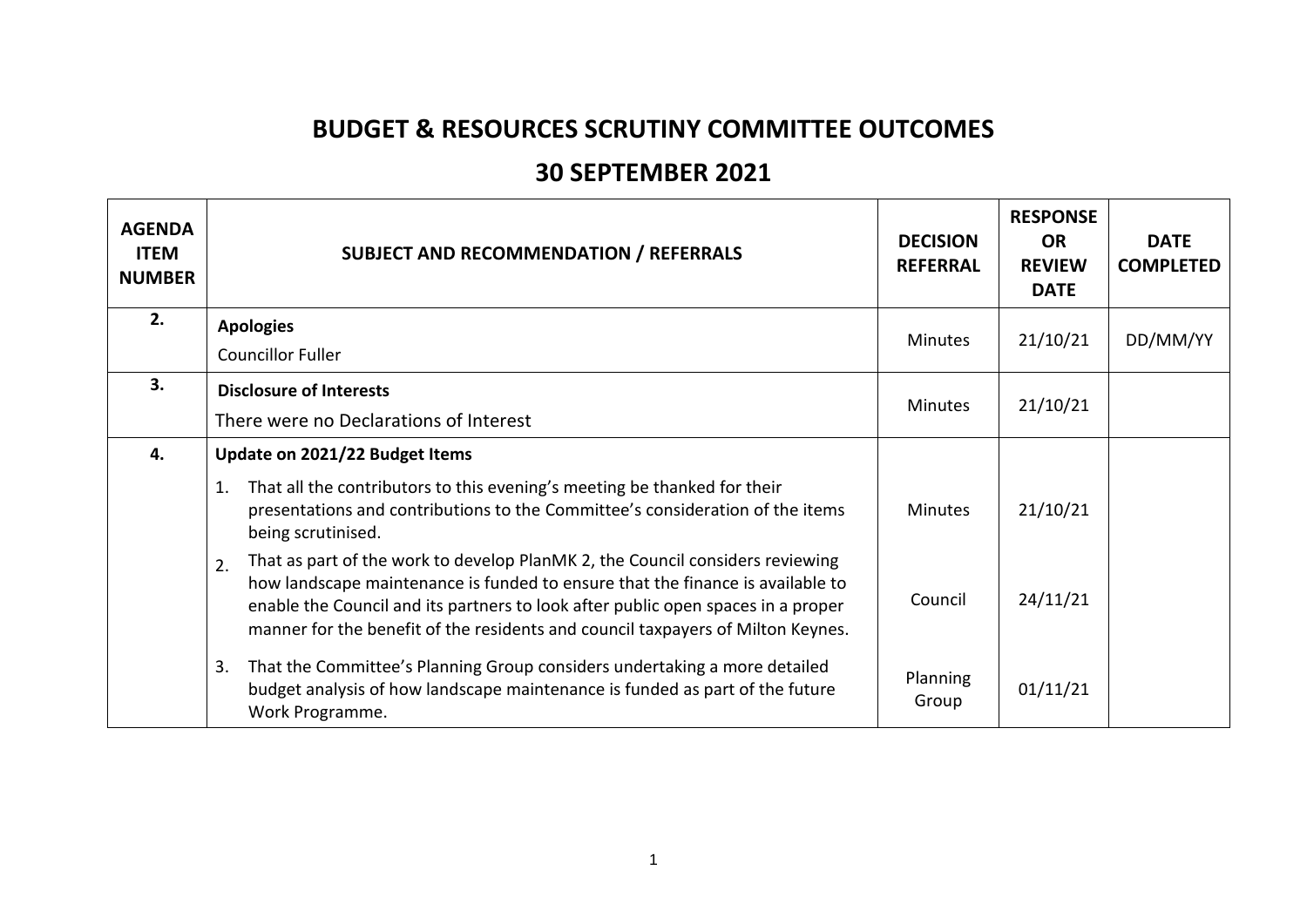| <b>AGENDA</b><br><b>ITEM</b><br><b>NUMBER</b> |    | <b>SUBJECT AND RECOMMENDATION / REFERRALS</b>                                                                                                                                                                                                                                                                                                                                                                                                                                                      | <b>DECISION</b><br><b>REFERRAL</b> | <b>RESPONSE</b><br><b>OR</b><br><b>REVIEW</b><br><b>DATE</b> | <b>DATE</b><br><b>COMPLETED</b> |
|-----------------------------------------------|----|----------------------------------------------------------------------------------------------------------------------------------------------------------------------------------------------------------------------------------------------------------------------------------------------------------------------------------------------------------------------------------------------------------------------------------------------------------------------------------------------------|------------------------------------|--------------------------------------------------------------|---------------------------------|
| 4. cont                                       | 4. | That when considering the future of the Household Waste Recycling Centres<br>(HWRCs) booking system, the Cabinet be requested to consider the total effects<br>of the system, including the dynamics of the use of the HWRCs, any impact on<br>kerbside collections, the effect of Covid-19 on residents' waste disposal habits<br>and whether these have changed significantly, the possibility of a knock-on<br>increase in fly-tipping and the budgetary implications of the various scenarios. | Cabinet                            | 02/11/21                                                     |                                 |
|                                               | 5. | That as part of this review, the Cabinet also considers whether the decrease in<br>the number of health and safety incidents at the HWRCs to zero has produced a<br>resource saving for the sites' operators, H W Martin, and whether all or part of<br>this saving should be refunded to the Council.                                                                                                                                                                                             | Cabinet                            | 2/11/21                                                      |                                 |
|                                               | 6. | That the Committee's Planning Group considers whether the Committee needs to<br>undertake a more detailed piece of work into the costs of all the strands of waste<br>management in Milton Keynes to ensure residents are getting value for money.                                                                                                                                                                                                                                                 | Planning<br>Group                  | 01/11/21                                                     |                                 |
|                                               | 7. | That the Strategic Lead: Transport includes information on the cost per passenger<br>per mile for Demand Responsive Travel Service compared to standard bus<br>services and information on the contract Key Performance Indicators in the report<br>which will be presented to the Strategic Placemaking Scrutiny Committee in<br>January.                                                                                                                                                         | Strategic<br>Lead:<br>Transport    | 26/01/22                                                     |                                 |
|                                               | 8. | That the Head of Finance be asked to supply the Committee with additional<br>information on:<br>How the legal savings have been achieved;<br>$\bullet$<br>Commuted sums for landscape maintenance;<br>$\bullet$<br>The current occupancy rate for local care homes.                                                                                                                                                                                                                                | Head of<br>Finance                 | 12/10/21                                                     |                                 |